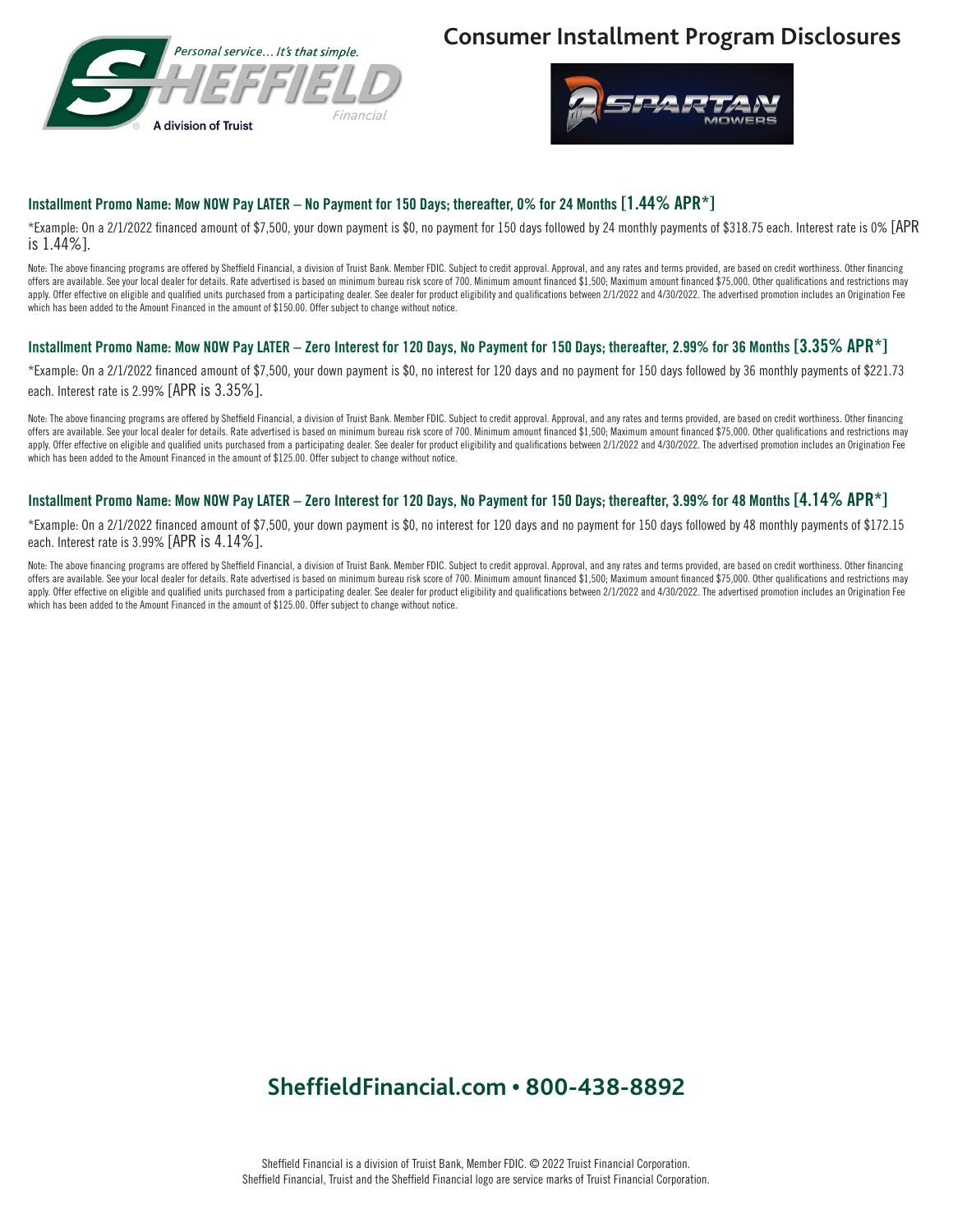

## **Consumer Installment Program Disclosures**



#### Installment Promo Name: 0% for 36 Months [1.08% APR\*]

\*Example: On financed amount of \$7,500, your down payment is \$0 with 36 monthly payments of \$211.81 each. Interest Rate is 0% [APR is 1.08%].

Note: The above financing programs are offered by Sheffield Financial, a division of Truist Bank. Member FDIC. Subject to credit approval. Approval, and any rates and terms provided, are based on credit worthiness. Other f offers are available. See your local dealer for details. Rate advertised is based on minimum bureau risk score of 660. Minimum amount financed \$1,500; Maximum amount financed \$75,000. Other qualifications and restrictions apply. Offer effective on eligible and qualified units purchased from a participating dealer. See dealer for product eligibility and qualifications between 2/1/2022 and 4/30/2022. The advertised promotion includes an Origi which has been added to the Amount Financed in the amount of \$125.00. Offer subject to change without notice.

### Installment Promo Name: 0% for 48 Months [0.98% APR\*]

\*Example: On financed amount of \$7,500, your down payment is \$0 with 48 monthly payments of \$159.38 each. Interest Rate is 0% [APR is 0.98%].

Note: The above financing programs are offered by Sheffield Financial, a division of Truist Bank. Member FDIC. Subject to credit approval. Approval, and any rates and terms provided, are based on credit worthiness. Other f offers are available. See your local dealer for details. Rate advertised is based on minimum bureau risk score of 700. Minimum amount financed \$1,500; Maximum amount financed \$75,000. Other qualifications and restrictions apply. Offer effective on eligible and qualified units purchased from a participating dealer. See dealer for product eligibility and qualifications between 2/1/2022 and 4/30/2022. The advertised promotion includes an Origi which has been added to the Amount Financed in the amount of \$125.00. Offer subject to change without notice.

#### Installment Promo Name: 1.99% for 48 Months [2.82% APR\*]

\*Example: On financed amount of \$7,500, your down payment is \$0 with 48 monthly payments of \$165.40 each. Interest Rate is 1.99% [APR is 2.82%].

Note: The above financing programs are offered by Sheffield Financial, a division of Truist Bank. Member FDIC. Subject to credit approval. Approval, and any rates and terms provided, are based on credit worthiness. Other f offers are available. See your local dealer for details. Rate advertised is based on minimum bureau risk score of 660. Minimum amount financed \$1,500; Maximum amount financed \$75,000. Other qualifications and restrictions apply. Offer effective on eligible and qualified units purchased from a participating dealer. See dealer for product eligibility and qualifications between 2/1/2022 and 4/30/2022. The advertised promotion includes an Origi which has been added to the Amount Financed in the amount of \$125.00. Offer subject to change without notice.

#### Installment Promo Name: 3.99% for 60 Months [4.67% APR\*]

\*Example: On financed amount of \$7,500, your down payment is \$0 with 60 monthly payments of \$140.40 each. Interest Rate is 3.99% [APR is 4.67%].

Note: The above financing programs are offered by Sheffield Financial, a division of Truist Bank. Member FDIC. Subject to credit approval. Approval, and any rates and terms provided, are based on credit worthiness. Other f offers are available. See your local dealer for details, Rate advertised is based on minimum bureau risk score of 660. Minimum amount financed \$2,500. Maximum amount financed \$75,000. Other qualifications and restrictions apply. Offer effective on eligible and qualified units purchased from a participating dealer. See dealer for product eligibility and qualifications between 2/1/2022 and 4/30/2022. The advertised promotion includes an Origi which has been added to the Amount Financed in the amount of \$125.00. Offer subject to change without notice.

## **SheffieldFinancial.com • 800-438-8892**